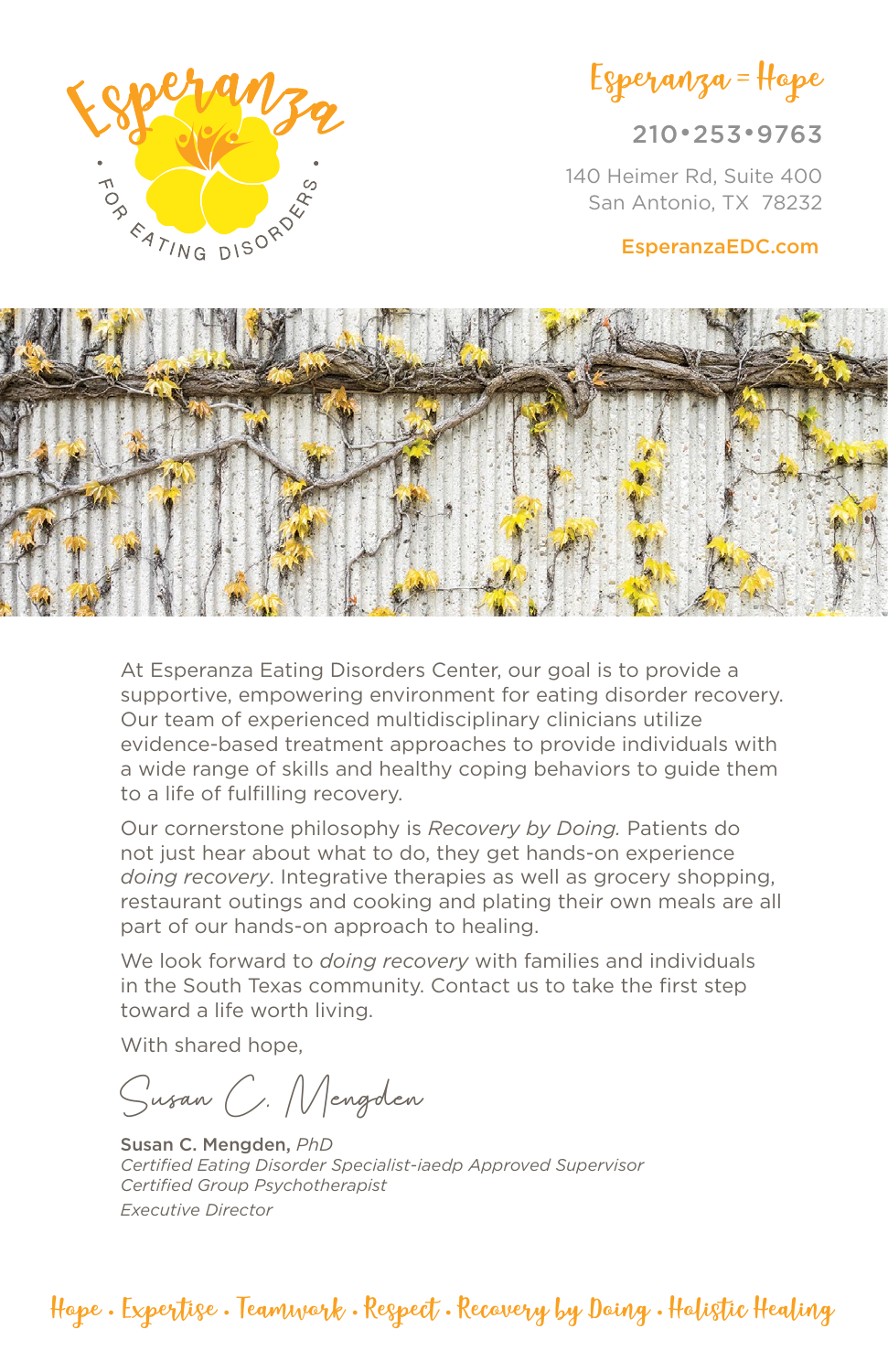# Treatment that meets you where VOU are

Receiving treatment at the right level of care at the right time is important for patients to successfully heal mind, body and spirit. Research indicates that early recognition and treatment of an eating disorder results in more successful outcomes.Full recovery from an eating disorder IS possible.

At Esperanza, having the consistency of one therapist throughout all levels of care enhances the atmosphere of support and empowerment at the heart of our programs. Evidencebased therapies, including CBT, DBT and ACT, provide patients at all levels of care with a wide range of skills to guide them to a life of sustainable recovery. Our programs are gender inclusive and provide treatment for all types of eating disorders including Anorexia, Bulimia, Binge Eating Disorder, Avoidant Restrictive Food Intake Disorder and Other Specified Feeding or Eating Disorders.

## Partial Hospitalization Program (PHP)

- Up to 10.5 hours of structured programming per day, up to five days a week
- Three therapeutic meals and two snacks per day
- Nutritional rehabilitation groups
- Psychiatric evaluation and medication management
- Medical evaluation by physician

### Intensive Outpatient Program (IOP)

- Up to four hours of structured programming per day, up to five days a week
- One therapeutic meal and one snack per day
- Body image groups and continued focus on *Recovery by Doing* are integral parts of the IOP
- Flexible schedule to accommodate work/classes, when possible

# Outpatient Care

Outpatient Care provides regular, ongoing support and relapse prevention assistance. If a patient does not have a therapist in the community, Esperanza has eating disorder outpatient therapists available, or can make referrals to help you find a therapist in the community who will be a good fit for you.

## Other Levels of Care

If the levels of care offered at Esperanza do not meet your needs, referrals to facilities providing higher levels of care will be offered.

# Nutrition Component

The Esperanza Dietary Team understands that eating disorders are not just about the food. We acknowledge the complex role

 "Esperanza's individualized and unique hands-on approach to recovery truly sets them apart from other programs. My previous therapist and another treatment program taught me DBT skills. I was truly hesitant to hear about their DBT programming because it has never worked for me. At Esperanza, they do more than teach you how to use skills, they SHOW you how to put them into ACTION."

— Esperanza Patient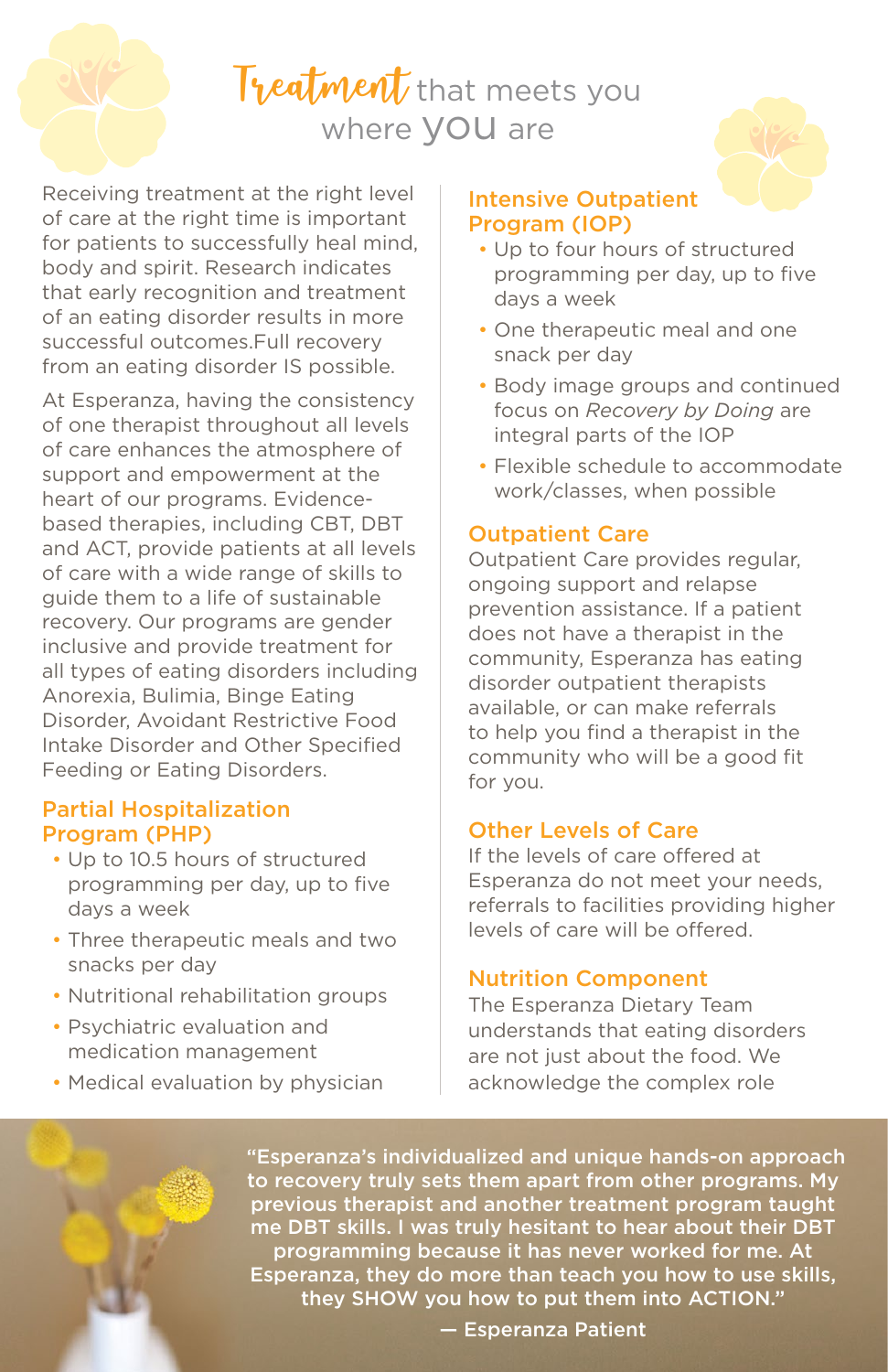nutrition plays throughout the recovery process. Our dietary team provides gentle guidance through mealtimes, from preparation to finishing the last bite. Our dedicated and supportive dietary staff are here to help our patients heal their relationship with food and find freedom from obsessive worrying about food and appearance.

## Adolescent Programs

The family is an integral part of the treatment team in our adolescent programs.

- Programs are for ages 13-17.
- Parents are included in multi-family groups, family therapy and therapeutic meals with their teen. Parent nutrition education groups, meal planning and plating to the teen's meal plan are also included.
- At the PHP level, a certified teacher provides up to three hours of individualized academic support each day and communicates with home schools to help each student stay on track.

## Emotional Overeating Program

This specialized IOP program focuses on achieving a healthy relationship with one's body, regardless of current size.

- Weight loss is not a measure of success in this program
- Learn skills to overcome behaviors that have exerted destructive control over your life

#### Key program components include:

- DBT Skills
- Learning to eat for well-being
- Engaging in enjoyable movement
- Learning to practice self-compassion, self-respect and self-care
- Individual and group nutrition education
- HAES (Health At Every Size) principles
- Evening hours to accommodate work schedules

At Esperanza Eating Disorders Center you will find...

## **Hope**

In our nurturing, experienced professionals who are with you on every step of your journey

## **Expertise**

In the cutting-edge treatments customized to meet the individual needs of each patient

## **Teamwork**

In the carefully selected multidisciplinary team of mental health professionals, dietitians, physicians and experiential therapists committed to working with you, your loved ones and professionals in the community to empower lasting recovery

### **Respect**

In our commitment to consistent, respectful communication with every patient and every team member

### **Recovery by Doing**

In the kitchen, grocery store, restaurant and at the family dinner table, we practice *doing*  recovery to reinforce skills learned each day

## **Holistic Healing**

In focus on mind, body and spirit for a recovery based in balance and wellness